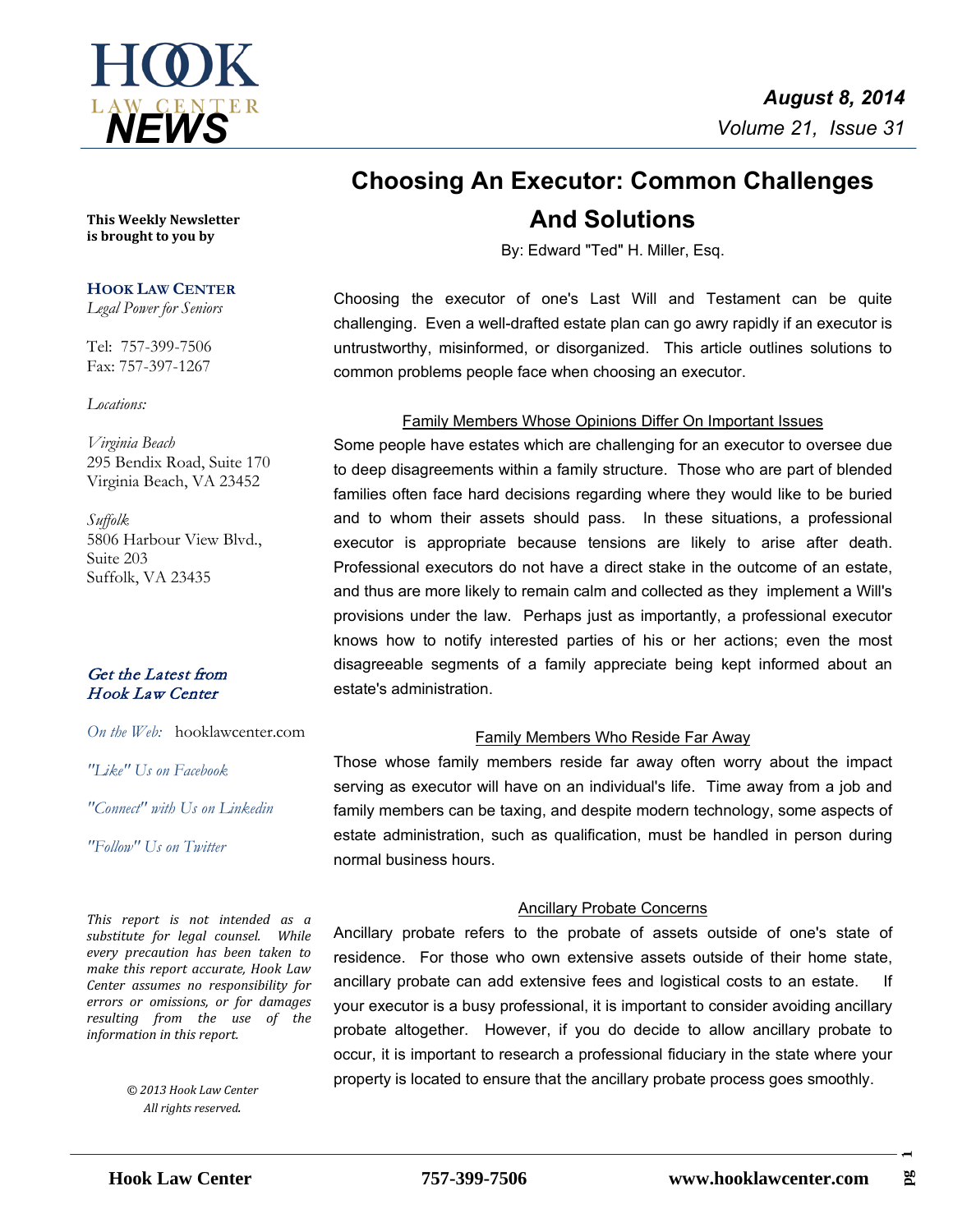

## **Choosing An Executor: Common Challenges And Solutions – Cont'd**

### Reasonable Compensation Or Reimbursement

Most executors put extensive time into their duties. It is fair for an executor to receive compensation for this time and effort, but such compensation should be reasonable. In some circumstances, it is appropriate for an executor to receive reimbursement for his or her expenses, but not receive compensation. If you choose to use a corporate executor, it is especially important to discuss payment options. Corporate executors often use a schedule of compensation based upon the assets in an estate. Corporate executors are often part of larger entities, such as banks, trust companies, or investment advisory firms. Thus, these entities often ask to manage assets or provide other services in addition to serving as executor. While these ancillary services can be beneficial, it is crucial that any costs and fees are fully and frankly disclosed to a family.

### Managing The Emotional Side Of Serving As Executor

It can be emotionally challenging for a family member to serve as executor. Assets in many estates must be sold or divided. For example, it is common for real estate to be sold during the estate administration process. Therefore, children who serve as executors are often under a duty to sell the home in which they grew up. Frequently, these homes have deep emotional significance to family members. There are often stark differences between the emotional value a family places on a home and its fair market value. Thus, an executor has to have "thick skin" in the face of competing economic and emotional demands.

## **Conclusion**

There are many options one should consider regarding who should serve as executor under a Last Will and Testament. This choice can have a significant impact on a family's grieving process and financial well-being. If you or a family member have any questions regarding this topic, please call the Hook Law Center, P.C.



## **The Inestimable Value of Animal Shelters….and the Companions You can Find There**

**Hook Law Center:** Kit Kat, what are the values of animal shelters?

**Kit Kat**: An animal friend can enhance one's life immeasurably. Like many of you, I know from experience. In the mid-1990s, I adopted two dogs, Daisy and Roxanne, from the Washington (DC) Humane Society and they changed my life forever. Following their adoption, I learned about animal welfare issues and cruelty cases, so I began to volunteer at the shelter. After a while, I decided to seek a career helping animals and began a position at the Humane Society of the United States, where I worked for nine years.

 $\mathbf{a}$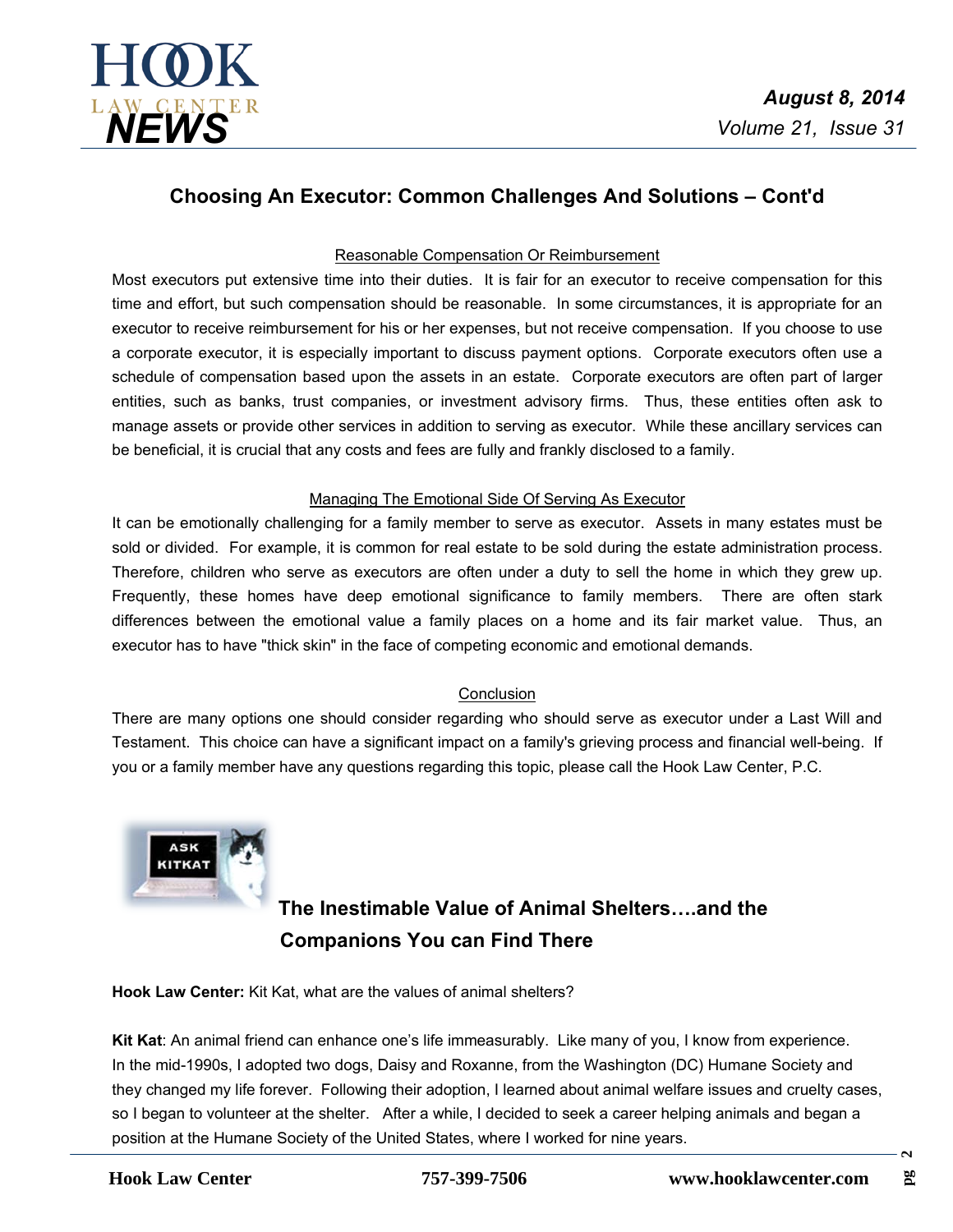

Before going to the shelter to adopt, I had been, ignorantly, determined to get a purebred from a breeder listed in the Washington Post classifieds. Shelters were not on my radar screen. I was not educated on humane issues at that time.

When I mentioned the high price of purebreds to a friend at dinner one evening, he suggested I adopt from an animal shelter instead. A lightbulb went off and I could hardly wait for that Saturday to check out the closest shelter. I knew I would find wonderful animals there and I have been interested in sheltering ever since. Shortly thereafter, I adopted Daisy, a wheaten terrier mix. She had been a stray who was covered with grease and grime when I adopted her from WHS's animal control facility. A year later, Daisy and I adopted a shih tzu/Yorkie mix, Roxanne, from WHS. I always called them "The Girls."

During my many years with The Girls, they loved to spend time with their grandparents, adored car rides, traveled to Rehoboth Beach and the Outer Banks, and went to my office.

Unfortunately, Daisy and Roxanne are no longer here with me, at least in a physical sense. They were both euthanized when the appropriate time came, but I was comforted in knowing that there are worse fates for animals than euthanasia and they both lived pleasant lives and brought joy to many.

These days, I have two new dogs I also call "The Girls." They are Ginger and Holly, and they, too, are both shelter adoptees.

I thank animal shelters all around the world for all the good they do for pets in need, like Daisy and Roxanne, as well as Ginger and Holly. These loving creatures deserved a second chance, and I am honored to have had my life enhanced by these wonderful ladies.

My dogs opened my eyes to many animal issues, including the scourge of heartbreaking cruelty and neglect faced by so many loving, unfortunate innocents. They have helped me be a better person. And animal shelters are what made these life-enriching experiences possible. So, I urge you to visit ashelter or rescue group near you today and adopt the companion who will improve your life more than you could ever realize.

I encourage everyone to adopt a shelter animal to enhance and enrich their life. There are so many wonderful, sweet pets who need to find caring forever homes. Don't get your next pet from a breeder or pet store when animal shelters are full of terrific companions who need to find a family.

An Article by Rob Blizard (http://whro.org/index.php?option=com\_content&view=article&id=6202:the-inestimable-value-of-animal-shelters-and-the-compasions-you-can-findthere)

**3**